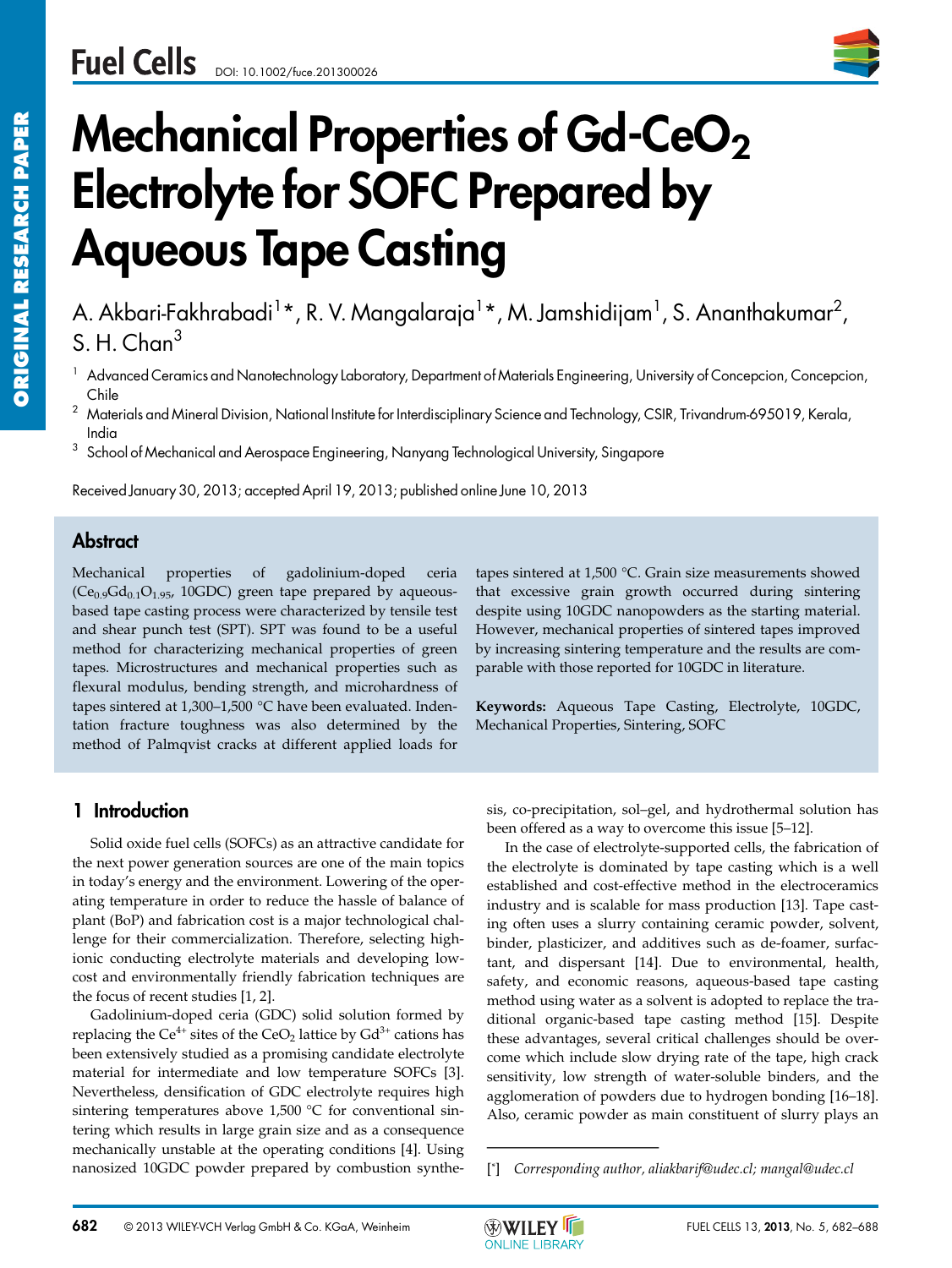**ORIGINAL**

important role in suspension composition. Colloidally stable nanosized powder suspensions are known to have a markedly lower volume loading compared to suspensions with larger particle sizes [19]. As a consequence, the green bodies resulting from nanopowders usually have low green densities and are difficult to sinter to dense ceramics [20, 21].

The manageability of green bodies obtained by tape casting depends on the slurry formulation and can be evaluated by their mechanical properties such as flexibility, tensile, and shear strength. For example, tensile strength of zinc oxide [22], hydroxyapatite [14], SiC [23], BaTiO<sub>3</sub> [24], and alumina [18] green tapes has been reported. To-date, there is no information on mechanical properties of GDC green tapes.

When electrolyte is chosen as a support layer of SOFC especially for mobile applications, it must have sufficient mechanical properties to avoid cell failure due to damaged electrolyte. Despite many works have been studied the structural stability and electrical properties of GDC electrolyte, only a handful of reports dealt with its mechanical properties [25–28].

In this work, tensile test and shear punch test (SPT) have been applied to evaluate the mechanical properties of 10GDC green tape obtained by aqueous tape casting. Also, effect of sintering temperature on microstructure and mechanical properties such as bending modulus and strength, hardness, and fracture toughness of sintered tapes has been investigated.

# **2 Experimental**

#### *2.1 Aqueous Tape Casting 10GDC Electrolyte*

 $Ce<sub>0.9</sub>Gd<sub>0.1</sub>O<sub>1.95</sub>$  (10GDC) nanopowders were synthesized by the nitrate-fuel combustion method. Citric acid was used as an organic fuel and high purity (>99.9%) cerium nitrate [Ce(NO<sub>3</sub>)<sub>3</sub>·6H<sub>2</sub>O] and gadolinium nitrate [Gd(NO<sub>3</sub>)<sub>3</sub>·6H<sub>2</sub>O] were used as precursor reagents. The details of the synthesis have been reported elsewhere [26, 29]. The slurry formula for aqueous tape casting 10GDC electrolyte substrate is summarized in Table 1. 10GDC powders were dispersed in distilled water with the pH adjusted within the range of 9–10 containing dispersant by ball milling. Then, the plasticizer, binder, defoamer, and surfactant were added to the slurry and ball milled to achieve good homogeneity. The laboratory-scale tape casting machine with single doctor blade and moving

Table 1 The slurry formula of GDC aqueous tape casting.

| Chemicals                                                    | Functions            | $wt$ <sup>%</sup> |
|--------------------------------------------------------------|----------------------|-------------------|
| 10GDC, $Ce0.9Gd0.1O1.95$                                     | Ceramic powder       | 45.6              |
| Distilled water                                              | Solvent              | 15                |
| PVA, polyvinyl alcohol $(70,000-100,000 \text{ g mol}^{-1})$ | Binder <sup>a)</sup> | 30                |
| PEG, polyethylene glycol $(200 \text{ g mol}^{-1})$          | Plasticizer          | 8.3               |
| PAA, polyacrylic acid $(1,800 \text{ g mol}^{-1})$           | Dispersant           | 0.8               |
| 2,4,7,9-Tetramethyl-5-decyne-4,7-diol ethoxylate             | Surfactant           | 0.1               |
| Octanol                                                      | Defoamer             | 0.2               |

<sup>a)</sup> The binder was prepared by dissolving PVA in distilled water (PVA/water ratio: 0.16).

substrate was used. A casting speed of  $100 \text{ mm min}^{-1}$  and gap height of 1 mm were set. The suspensions were cast onto a silicone-coated mylar carrier film with a heating bed adjusted to 20 °C without blowing air and the tapes were left to dry naturally for 24 h. The green tape thicknesses were in the range of  $300-400 \mu m$ . The details of the fabrication method have been reported elsewhere [1].

#### *2.2 Sintering*

The samples were heated up to  $600 °C$  at a rate of 30  $^{\circ}$ C h<sup>-1</sup> and held for 1 h to slowly burn off all organic additives. They were then heated at 100  $^{\circ}$ C h<sup>-1</sup> at sintering temperatures of 1,300, 1,400, and 1,500 °C for 2 h and cooled down at a cooling rate of 200  $^{\circ}$ C h<sup>-1</sup>.

The diameter of the grains on surface of sintered tapes was measured by Image Analyzer. At least 300 grains were selected in each specimen to determine the average grain size and grain size distribution.

#### *2.3 Mechanical Measurement of Green Tapes*

The green tapes were kept for 24 h in humidity (63%) and temperature (24 °C) controlled room where tests were carried out using a Smar Tens 005 test machine with a load cell of 1 kN capacity. According to the ASTM standard D-638 V, six dog-bone tensile specimens were punched in parallel and transverse to the casting direction.

Disks of 12 mm in diameter were punched for the SPT. These specimens were placed in a shear punch fixture and deformed to failure against a receiving die of 3 mm diameter by a flat head punch of 2.95 mm diameter. The applied load as a function of punch displacement was obtained by a data logger in order to determine the shear stress of the tested materials by following relationship

$$
\tau = \frac{P}{\pi dt} \tag{1}
$$

where *P* is the punch load, *d* the average of the punch and die diameters, and *t* is the specimen thickness.

#### *2.4 Mechanical Measurement of Sintered Tapes*

The three point flexural strength and modulus of the sintered tapes was measured on the same machine used for tensile test and SPT using following equations:

$$
\sigma_{\text{flex}} = \frac{3lP}{2wt^2} \tag{2}
$$

$$
E_{\text{flex}} = \frac{l^3 m}{4w t^3} \tag{3}
$$

where *P* is the applied load, *l* the span width, *w* the width and *t* the thickness of the specimen, and *m* is the slope of the tangent to the initial straight-line portion of the load-deflection curve. The dimensions of the analyzed specimens were prepared as  $35 \times 4 \times 0.2$  mm<sup>3</sup> in parallel and transverse to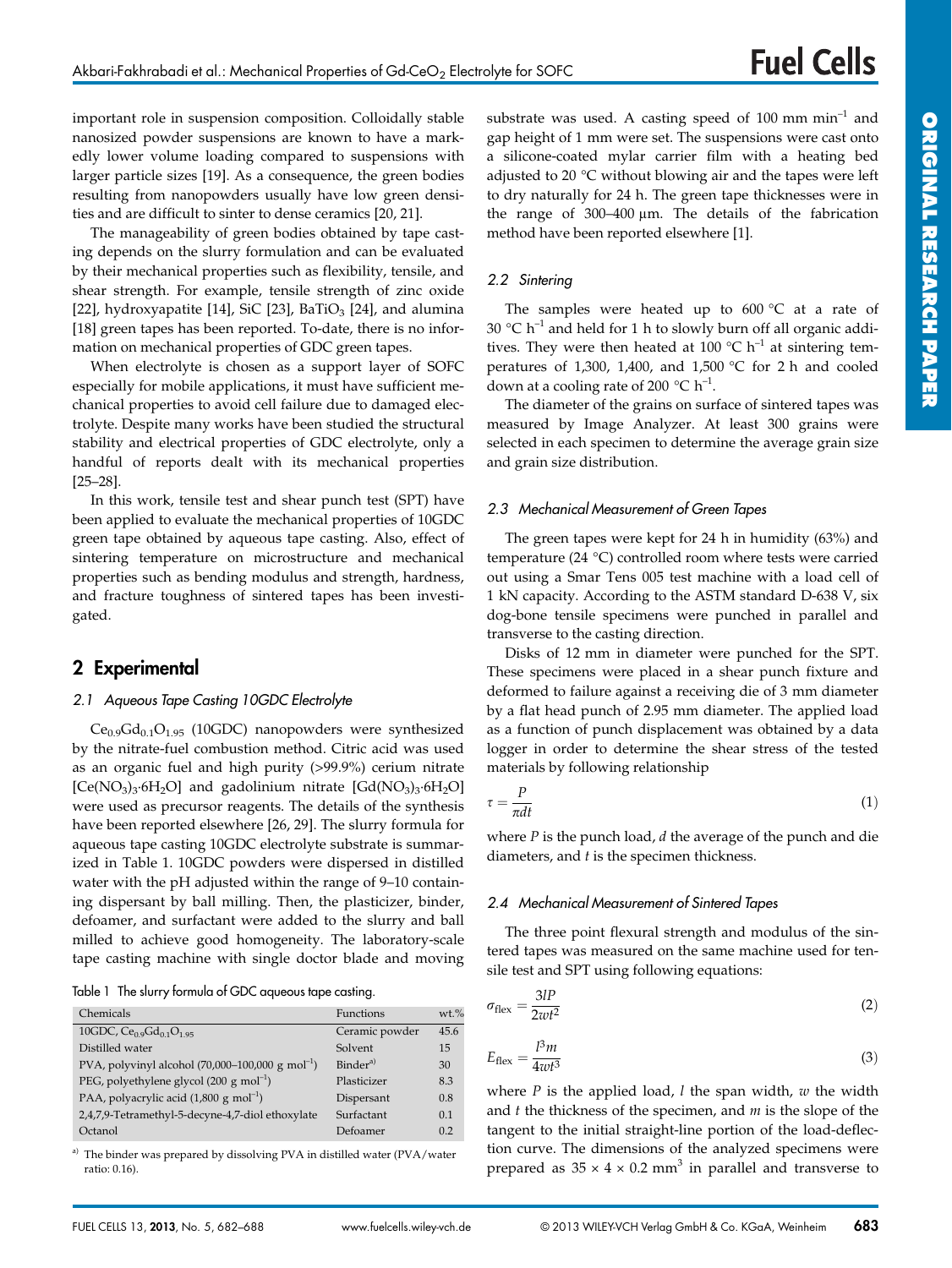the casting direction. The bending tests were performed six times for each direction with a crosshead speed of 0.5 mm per min and a span width of 30 mm at room temperature. The Vickers microhardness of the sintered tapes was mea-

sured using Struers microhardness tester under ambient conditions. The hardness was determined by the ratio of the applied load via a geometrically defined indenter to the projected area of the resultant impression using the relationship:

$$
H_{\rm v} = \frac{1,854.4P}{a^2} \tag{4}
$$

where *P* is the applied load and *a* is the indentation diagonal length. In a typical indentation test, load was varied from 0.25 to 5 N for a dwelling time of 5 s. At least eight indentations were made for each load on all the samples.

The fracture toughness was determined by the indentation technique using the same instrument. Both diagonal lengths of the indentation images and crack lengths were measured by scanning electron microscopy (SEM, JEOL 6460 LV) and the fracture toughness  $(K_{IC})$  values were calculated by the method of Palmqvist cracks using the equations proposed by Niihara et al. [30].

$$
K_{\rm IC} = 0.0089 \left(\frac{E}{0.927 H_{\rm v}}\right)^{2/5} \frac{P}{a\sqrt{l}}\tag{5}
$$

and Anstis et al. [31]:

$$
K_{\rm IC} = 0.016 \left(\frac{E}{H_{\rm v}}\right)^{1/2} \frac{P}{c^{3/2}} \quad c = a + l \tag{6}
$$

where  $P$  is the applied load,  $H_v$  the Vickers hardness,  $E$  the elastic modulus of the material measured by bending test, and *a* and *c* are diagonal and crack length generated by the indentation.

## **3 Results and Discussion**

#### *3.1 Mechanical Properties of Green Tapes*

As shown in Figure 1, the dried green tape was judged to be flexible according to Greenwood et al. [32] and easy to handle without being sensitive to mechanical stresses.



Fig. 1 Photograph of green tape showing its flexibility, along with samples for tensile, SPT, and flexural tests.

A typical stress–strain curve and fracture surface of green tape is demonstrated in Figure 2. As it can be seen, fracture occurred normal to the stress axis without noticeable plastic deformation and non-linear stress–strain curve resembles a quasi-brittle fracture. The tensile strength and elongation values obtained from tensile tests in parallel and transverse casting directions with different strain rates are listed in Table 2. These data do not show any anisotropy related to casting direction and are not significantly influenced by strain rate.

The tension test is widely used to provide basic information like tensile strength and elongation on the mechanical behavior of materials and as an acceptance test for the specification of materials. It is also used to measure strain rate sensitivity of these quantities [33]. However, tensile tests usually need large specimens whose preparation processes are time consuming and difficult especially for the preparation of green tape samples with uniform thickness. On the other hand, localized mechanical testing techniques which can provide the mechanical characteristics from small specimens



Fig. 2 Typical stress–strain curve and fracture surface of tensile specimens of green tape obtained from a sample parallel to casting direction.

|  |  |  |  |  |  |  | Table 2 Tensile tests data of green tape at various strain rates. |  |  |
|--|--|--|--|--|--|--|-------------------------------------------------------------------|--|--|
|--|--|--|--|--|--|--|-------------------------------------------------------------------|--|--|

| Strain rate  |                 | Parallel direction          | Transverse direction |                   |  |
|--------------|-----------------|-----------------------------|----------------------|-------------------|--|
| $(mm min-1)$ | UTS (MPa)       | Elongation $(\%)$ UTS (MPa) |                      | Elongation $(\%)$ |  |
| 0.5          | $1.74 \pm 0.08$ | $10.65 \pm 2.0$             | $1.61 + 0.2$         | $12.5 + 2.4$      |  |
|              | $1.76 \pm 0.07$ | $13.6 \pm 0.9$              | $1.71 + 0.06$        | $13.4 + 1.3$      |  |
| 2.5          | $1.42 \pm 0.2$  | $10.95 \pm 1.6$             | $1.48 \pm 0.3$       | $10.4 \pm 0.7$    |  |
| 5            | $1.73 \pm 0.09$ | $10.95 + 0.9$               | $1.58 \pm 0.001$     | $15.1 + 1.7$      |  |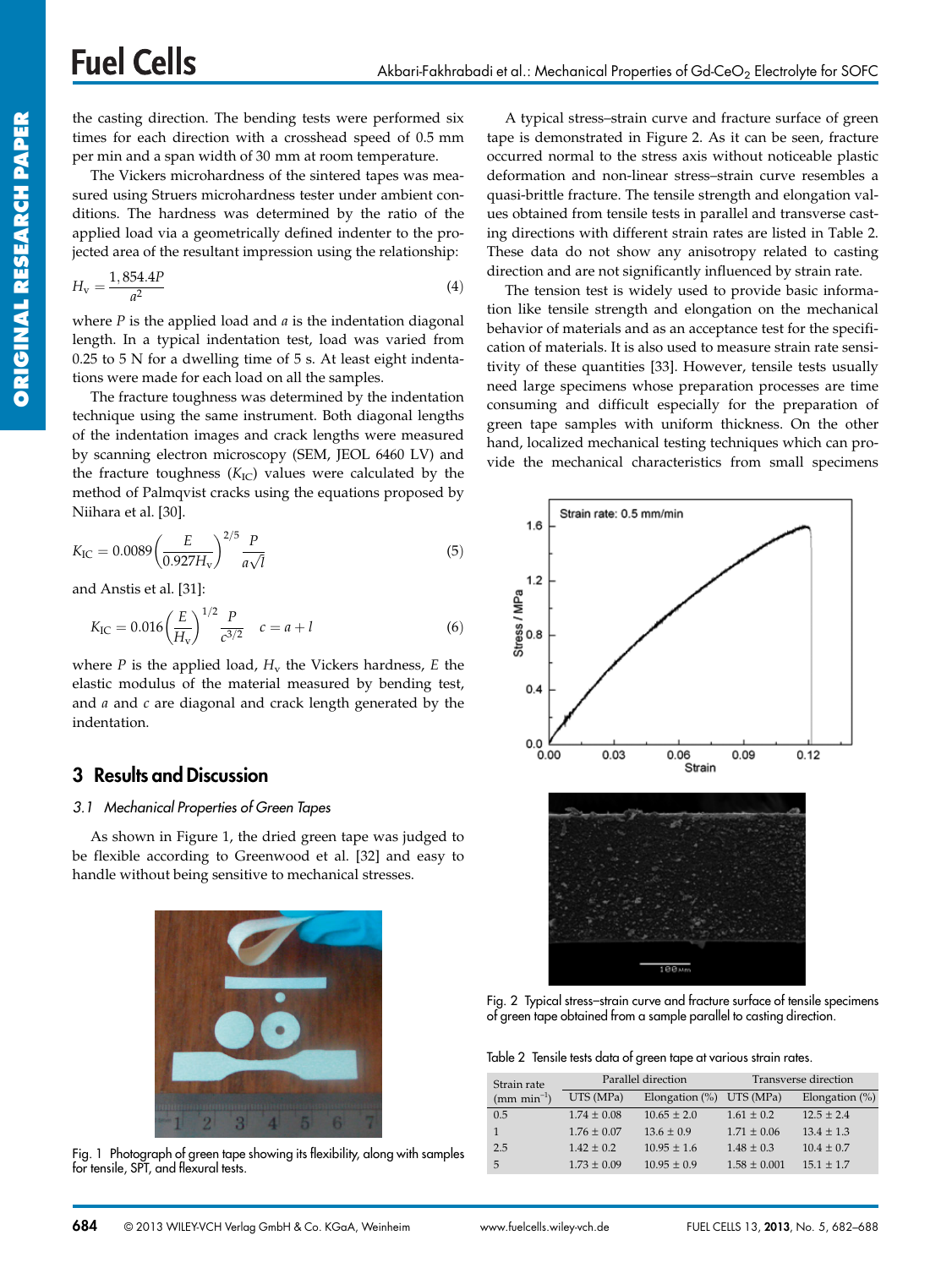have generated much interest in recent years. SPT as one of the well-known examples of these miniature mechanical testing methods has been applied to a wide range of materials such as metals and alloys [34], composites [35, 36], and biomaterials [37]. This test is based on a blanking operation in which a flat cylindrical punch shears a disk specimen with the thickness usually in the range of a few hundred microns and the diameter more than 5 mm clamped between two die halves at constant speed [38, 39].

The shear punch load–displacement curves exhibited similar distinctive features such as transition and peak loads which show the repeatability of SPT data. The obtained curves which converted to shear strength *versus* normalized displacement using Eq. (1) can be divided along the strain axis into three regions of characteristic behavior, Figure 3. All curves displayed an initial linear region (Region I), used to measure elastic modulus, up to a transition load defined as shear yield stress (SYS). Region II as an extension region is from the onset of yield onwards until an increasing in shear stress and reaching a peak load characterized as ultimate shear stress (USS) in region III. Figure 4 represents the sheared surface of the ring-shaped portion and the central plug of the failed shear punch specimen. Shear-fractured surfaces are irregular with shear failure over most of the surfaces and some tensile failure at the margins. Surface of an interrupted test from region II in strain–stress curve is given in Figure 4c. From these micrographs, it can be concluded that shear punch samples experience an elastic deformation in region I which followed by shear failure for the most part of thickness with a almost constant load in region II and a final tensile pull out at region III.

Table 3 lists data obtained from load-displacement curves and calculated elastic modulus, SYS and USS. To the best of our knowledge, it is the first time any researcher has reported mechanical properties characterization of green tape by SPT and it was found to be a useful method for characterizing mechanical properties of green tapes.

#### *3.2 Mechanical Properties of Sintered Tapes*

Figure 5 shows the microstructures of sintered tapes at temperatures in the range of 1,300–1,500 °C. As it can be seen, the porosity decreased and grain size increased with increasing sintering temperature. There was no difference between the amount and shape of porosity in parallel and transverse cross section of sintered tapes. Figure 6 shows grain size distributions obtained at different sintering temperatures. Lognormal distribution is superimposed on experimental data, which provides a good fitting and mean normal grain growth occurred during sintering [40, 41]. Excessive grain growth is unavoidable during densification of 10GDC electrolyte by conventional sintering. However, to overcome this drawback of 10GDC, alternative processes such as adding sintering aids [42] or field assisted or flash sintering techniques has been reported [1, 4, 43]. Evaluating fracture surface of both transverse and casting direction of sintered tapes in high magnifi-



Fig. 3 Typical shear stress-normalized displacement curve of green tape obtained by SPT with crosshead speed of 0.25 mm min–1.



Fig. 4 Sheared surface created by the punch on (a and b) the ring-shaped portion (c) specimen of an interrupted test and (d) the central plug of the failed shear punch specimen.

|  |  |  |  |  |  | Table 3 SPTs data of green tape at various strain rates. |  |  |
|--|--|--|--|--|--|----------------------------------------------------------|--|--|
|--|--|--|--|--|--|----------------------------------------------------------|--|--|

| speed<br>$\text{mm}$ min <sup>-1</sup> ) | Crosshead Transition Peak load<br>load(N) | (N)                                                                              | Elastic<br>modulus<br>(MPa) | SYS (MPa) USS (MPa) |               |
|------------------------------------------|-------------------------------------------|----------------------------------------------------------------------------------|-----------------------------|---------------------|---------------|
| 0.1                                      |                                           | $7.60 \pm 0.94$ 13.69 $\pm$ 2.99 8.02 $\pm$ 2.81 2.08 $\pm$ 0.23 3.74 $\pm$ 0.72 |                             |                     |               |
| 0.25                                     |                                           | $6.93 \pm 0.51$ $11.81 \pm 0.51$ $7.23 \pm 0.58$ $2.03 \pm 0.17$                 |                             |                     | $3.55 + 0.39$ |
| 0.5                                      |                                           | $7.11 \pm 0.64$ $11.09 \pm 1.1$ $6.79 \pm 0.89$ $2.07 \pm 0.09$                  |                             |                     | $3.37 + 0.36$ |

cation shows that most of the pores left after organic burn off lying parallel with tape plan which are difficult to remove by sintering. As reported for fabrication of dense thin sheets [44–46], it seems hot pressing may help to achieve a dense layer in lower temperatures which would lead to a future study.

Table 4 gives computed flexural modulus and strength of tapes sintered at different temperatures which show that the mechanical properties increase with increasing sintering temperature and sintered tapes do not show significant anisotro-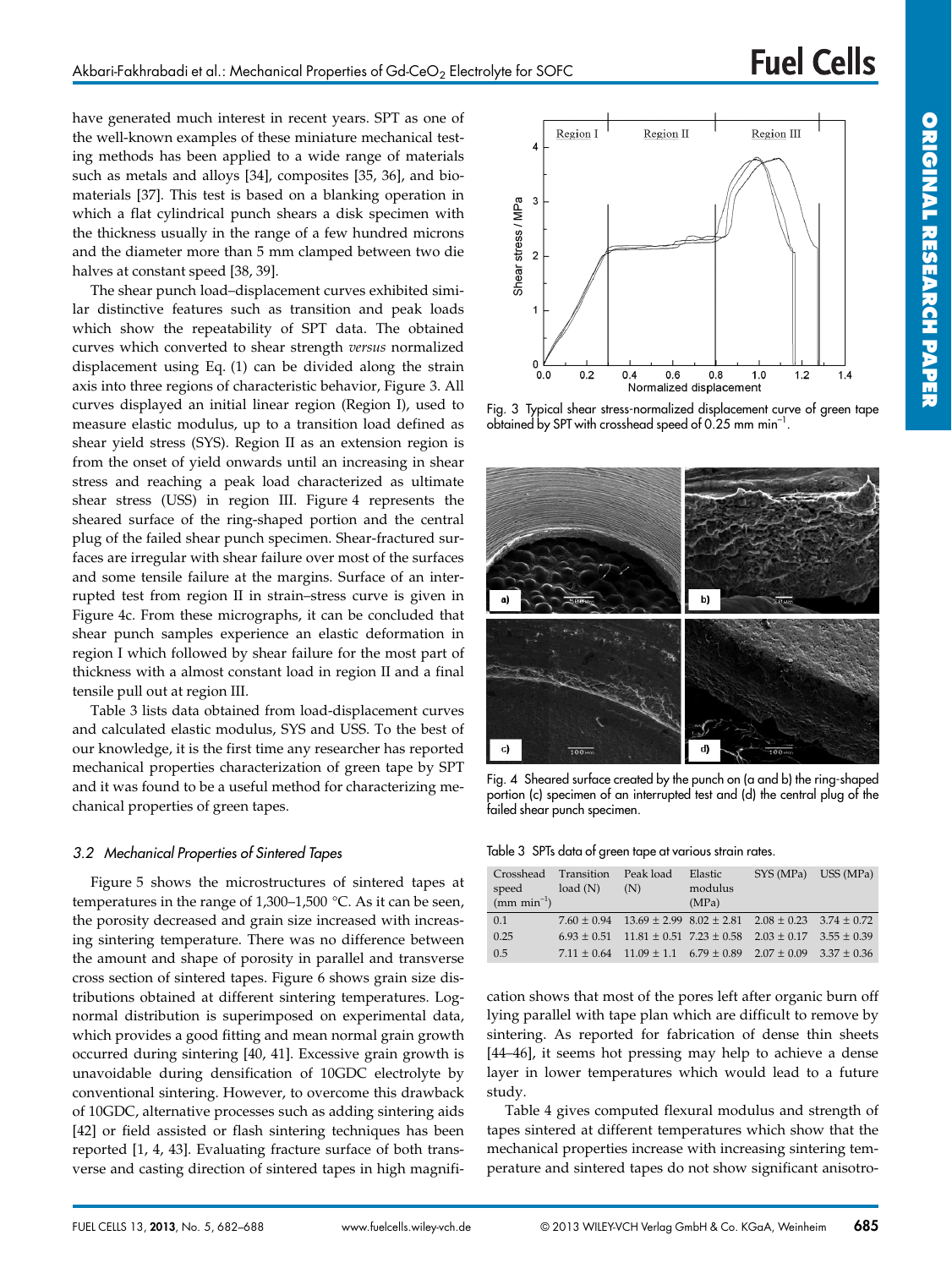# **Fuel Cells**





Fig. 5 SEM morphologies of tapes sintered at different temperatures for 2 h: (a) surface at  $1,300$  °C, (b) fracture surface at  $1,300$  °C, (c) surface at 1,400 °C, (d) fracture surface at 1,400 °C, (e) surface at 1,500 °C, and (f) fracture surface at 1,500 °C.

py related to casting direction. Increasing flexural strength with sintering temperatures is likely due to decreasing porosity left after burn out of organic additives. Reddy and Karan [47] reported flexural strength of 10GDC disks sintered at 1,300  $\degree$ C, which is higher than the value obtained at this temperature but flexural modulus of the tape sintered at 1,500 °C is comparable with those obtained by nano-indentation for 10GDC [26].

Figure 7 shows the dependence of hardness with respect to the applied load for the sintered tapes at different temperatures. The hardness is gradually increased with the applied load, and with increasing sintering temperature the tapes exhibit higher hardness. Since the hardness is directly proportional to the sintered density [27], the samples having lower porosity showed higher hardness. Figure 8 shows the indentation marks observed on the samples. As it can be seen in Figure 8c and d, cracks have been observed near the indentation zones and intergranularly propagate through neighboring grains in the samples sintered at 1,500 °C, which can be used to calculate the fracture toughness. Many equations with some conditions and limitations have been proposed for



Fig. 6 Grain size distribution of tapes sintered at (a) 1,300, (b) 1,400, and (c)  $1,500$  °C 2 h<sup>-1</sup>.

measuring indentation fracture toughness as reviewed by Ponton and Rawlings [48].

Table 4 Bending tests data and grain size of tapes sintered at different temperatures.

| Sintering temperature $(^{\circ}C)$ | Grain size $(\mu m)$ |                         | Parallel direction                             | Transverse direction |                        |  |
|-------------------------------------|----------------------|-------------------------|------------------------------------------------|----------------------|------------------------|--|
|                                     |                      | Flexural strength (MPa) | Flexural modulus (GPa) Flexural strength (MPa) |                      | Flexural modulus (GPa) |  |
| 1,300                               | 0.41                 | $80.2 \pm 10.4$         | $97.7 \pm 21.2$                                | $86.2 \pm 15.1$      | $118.4 \pm 16.6$       |  |
| 1,400                               | 0.61                 | $113.6 \pm 30.8$        | $126.9 \pm 37.6$                               | $103.9 \pm 17.1$     | $137.1 \pm 10.8$       |  |
| 1,500                               | 2.25                 | $127.4 \pm 46.9$        | $201.7 + 77$                                   | $116.9 \pm 46.9$     | $218.3 \pm 50$         |  |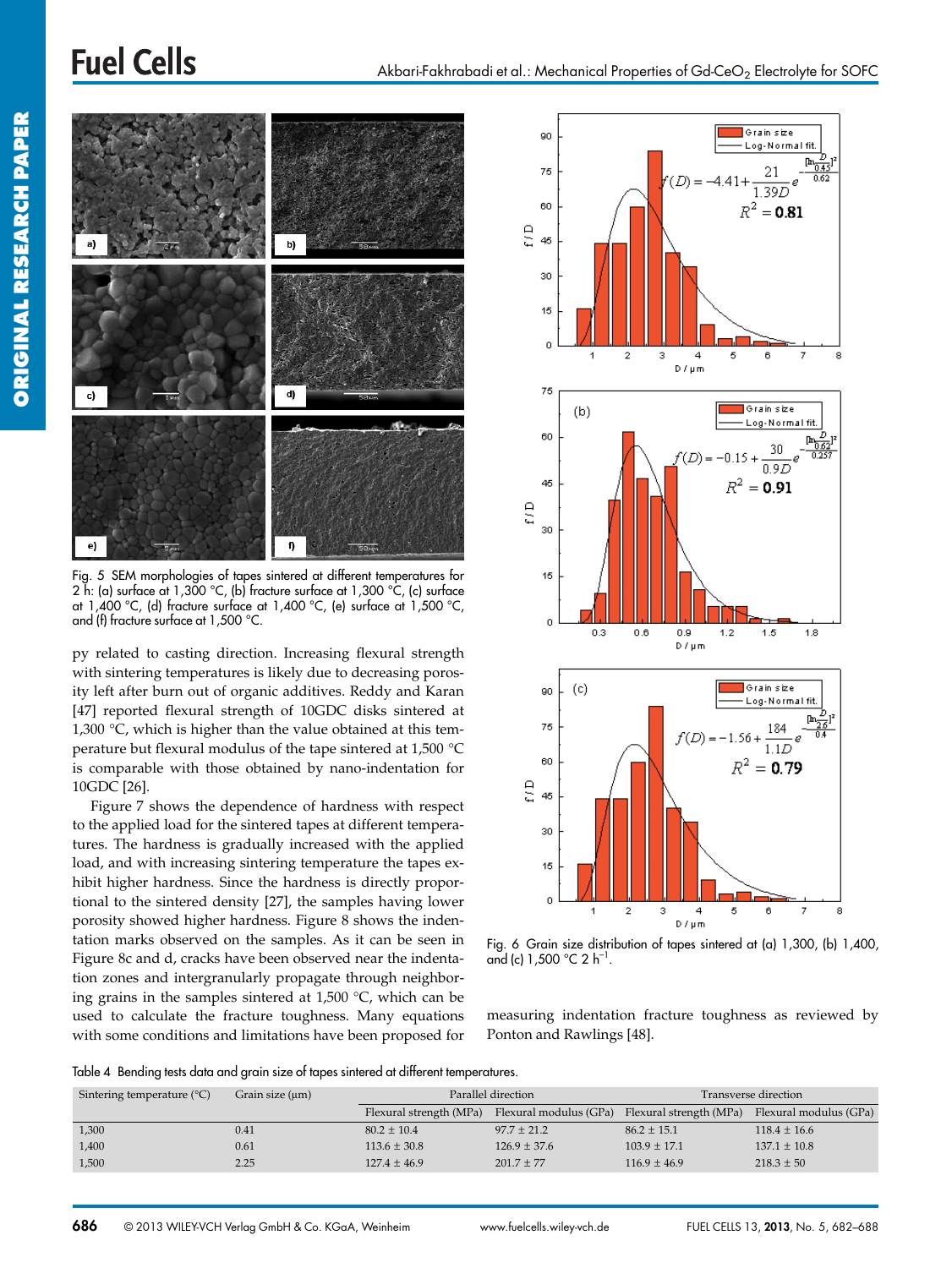

Fig. 7 Dependence of microhardness of tapes sintered at different temperatures as a function of load.



Fig. 8 Pyramid-shaped Vickers indentation marks on tape sintered at (a) 1,300, (b) 1,400 °C/2 h, (c and d) indentation imprint and emanated crack on the tapes sintered at 1,500  $^{\circ}$ C 2 h<sup>-1</sup>.

Figure 9 shows the relation of half-diagonal of the indentation impression (*a*) and the crack length (*l*) obtained at different applied loads. Most of the data lie in the range of  $0.4 \le$  $a/l \leq 1$ , which was set by Niihara et al. for using Eq. (5). Calculated indentation fracture toughness versus applied loads showed almost equal hardness, is shown in Table 5. For comparison purpose, fracture toughness was also determined by Eq. (6), which used for indentation data reported for GDC. It appears that these results are comparable with those reported for 10GDC [27–29].



Fig. 9 Relation between the half-diagonal impression (*a*) and the indentation crack length (*l*) obtained at different applied loads.

Table 5 Hardness and fracture toughness measured with Eqs. (6) to (7) at different applied loads for tapes sintered at 1,500  $^{\circ}$ C 2 h<sup>-1</sup>.

| Applied load (N) | Hardness (GPa)  | $K_{\text{IC}}$ (MPa m <sup>0.5</sup> )<br>Niihara's eq. | $K_{\text{IC}}$ (MPa m <sup>0.5</sup> )<br>Anistis's eq. |
|------------------|-----------------|----------------------------------------------------------|----------------------------------------------------------|
| 0.98             | $6.47 \pm 1.68$ | $1.37 \pm 0.33$                                          | $1.14 \pm 0.43$                                          |
| 1.96             | $6.67 + 1.25$   | $1.59 + 0.25$                                            | $1.31 \pm 0.32$                                          |
| 2.94             | $6.82 \pm 0.83$ | $1.64 \pm 0.39$                                          | $1.26 \pm 0.50$                                          |
| 4.90             | $7.29 + 0.92$   | $1.82 + 0.40$                                            | $1.35 \pm 0.51$                                          |

# **4 Conclusion**

The GDC green tapes prepared by aqueous-based tape casting method were subjected to tensile and SPT for observing their mechanical strength. Maximum tensile strength of 1.76 MPa and shear strength of 3.74 MPa were obtained for as casted green tapes. SPT is a useful method to evaluate mechanical properties of green tapes. The tapes sintered at 1,300–1,500 °C were characterized for bending strength and microhardness. There was no significant anisotropy related to casting direction in both green and sintered tapes. Maximum flexural modulus of 218 GPa was obtained at traverse direction for 10GDC tapes sintered at 1,500 °C. Also, the microhardness of 7.3 GPa and fracture toughness of 1.82 MPa  $m^{1/2}$ were observed at 4.9 N for 10GDC.

# **Acknowledgements**

The authors acknowledge FONDECYT, Government of Chile (Project No.: 1100349) Direction of Investigation, University of Concepcion, Chile for the support to carry out this project.